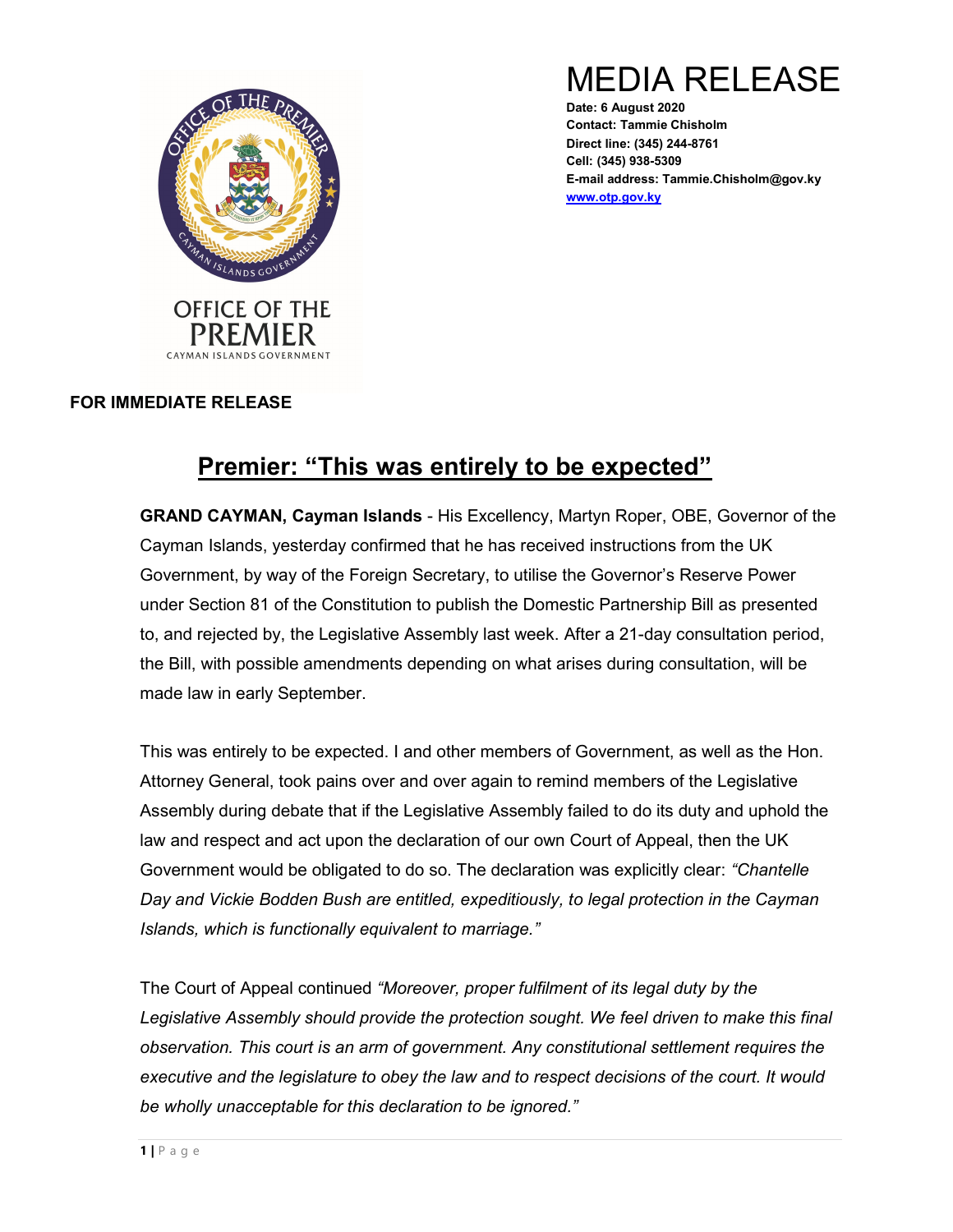The Court also noted "... in the absence of expeditious action by the Legislative Assembly, we would expect the United Kingdom Government, to recognise its legal responsibility and take action to bring this unsatisfactory state of affairs to an end."

Those members of the House who are now seeking to deflect responsibility by pretending that this declaration of the court is merely akin to a suggestion are woefully wrong. The Grand Court of the Cayman Islands as well as the Court of Appeal of the Cayman Islands both ruled that the Cayman Islands and the Legislative Assembly are in breach of the Bill of Rights in our Constitution, and the European Convention on Human Rights, by the failure over many years to put in place a legal framework for same-sex couples that is functionally equivalent to marriage between heterosexual couples.

The Bill that I introduced to the Legislative Assembly satisfied the declaration and the law and provided the required framework that protected the rights of same-sex couples to private and family life whilst at the same time maintaining the institution of marriage as between a man and a woman. The Bill could not be some mere 'watered down version' of rights for same-sex couples. It would have to withstand the scrutiny of the courts and in particular the Privy Council that will be deciding early next year on whether same-sex couples here have a right to marriage or not. This decision in large part will turn on whether there is in place a sufficiently strong legal framework that protects the rights of same-sex couples as the Court of Appeal has ruled they are entitled to under our Bill of Rights. If the answer is no then the Privy Council will likely rule against us and introduce same-sex marriage.

I said when I introduced the Bill that this was about the rule of law and whether the Legislative Assembly understood its role in not only making laws but in respecting and observing them. I pointed out several times that if the Legislative Assembly did not do its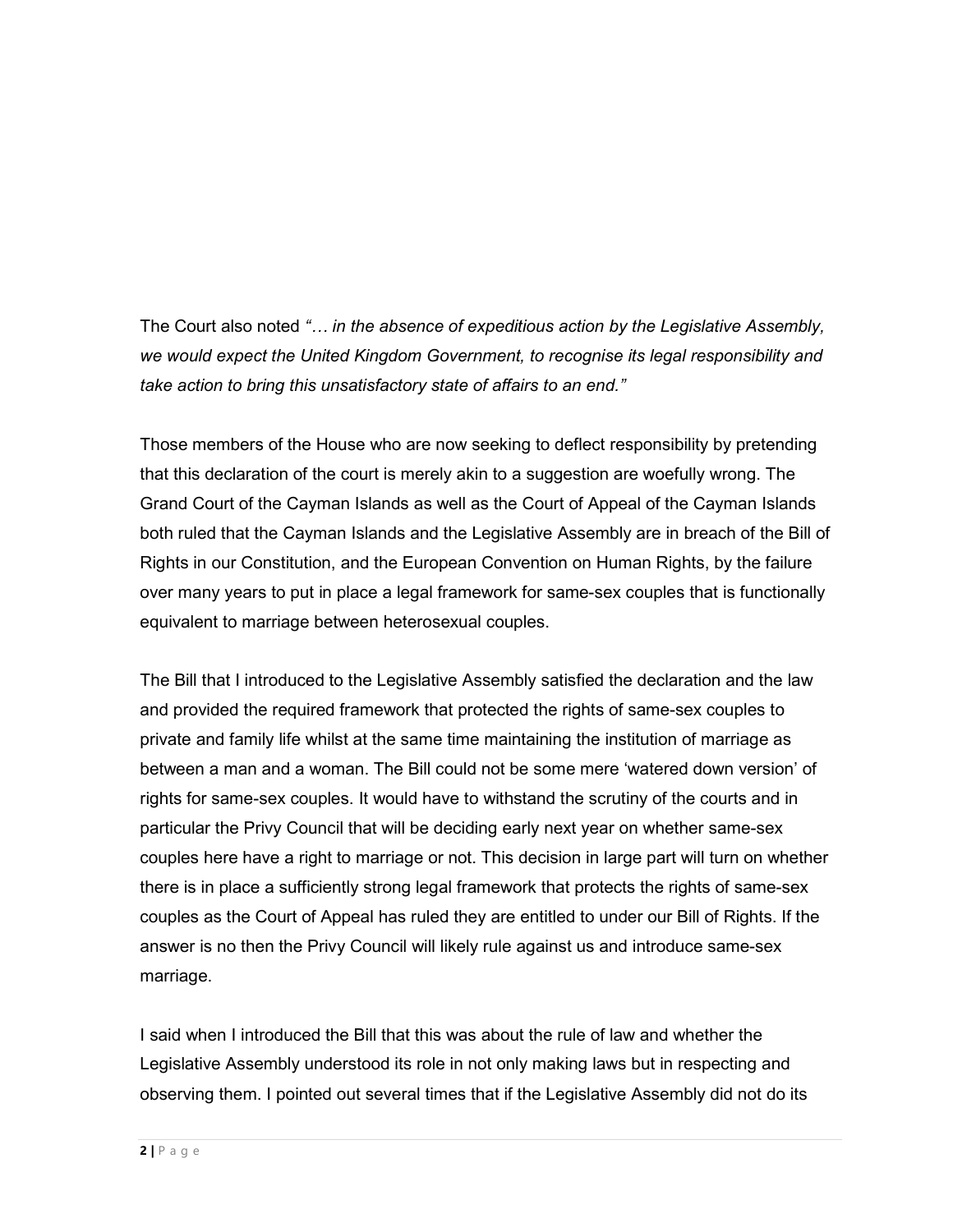duty then the UK Government or the Courts would stand in for us and do what is required under law.

These points were indeed painstakingly debated in the Legislative Assembly. But I also made them many times over many years to Church leaders as well as to all members of the Legislative Assembly. In addition, in the weeks prior to the introduction of this Bill, and in the days preceding the debate and vote, I spoke to many on the Opposition bench, including the Leader of the Opposition, on what was at stake if we failed in our duty to abide by the law.

Not only would we be depriving our own Caymanians of rights that they have under the law, but we would also be saying to the UK and the world that the Cayman Islands Legislative Assembly has not sufficiently matured and cannot be trusted to carry out a fundamental duty to respect the rule of law. The matter at hand was not one that was up for public consultation or debate. The matter was one of law that required the Legislative Assembly to pass suitable legislation to protect the rights of Chantelle and Vickie and other Caymanian same-sex couples as required in a modern society governed by the rule of law. So with the failure of the Legislative Assembly to do what it was obligated to do, the UK, by way of Section 81 of our Constitution, has now instructed the Governor to pass a law that recognises and protects the rights enshrined in our own Bill of Rights.

The result is that some version of the Domestic Partnership Bill will become law in a few weeks without further reference to the Legislative Assembly. What form this law will take is now beyond our control and will be decided by the UK and the Governor. This is a very shameful event and one that should have been avoided. I also know that both Baroness Sugg and Governor Roper deeply regret that they have been forced to take this action. But the failure of the majority of the elected members of the Legislative Assembly to discharge their constitutional duty has left the UK Government with no other option. What is also